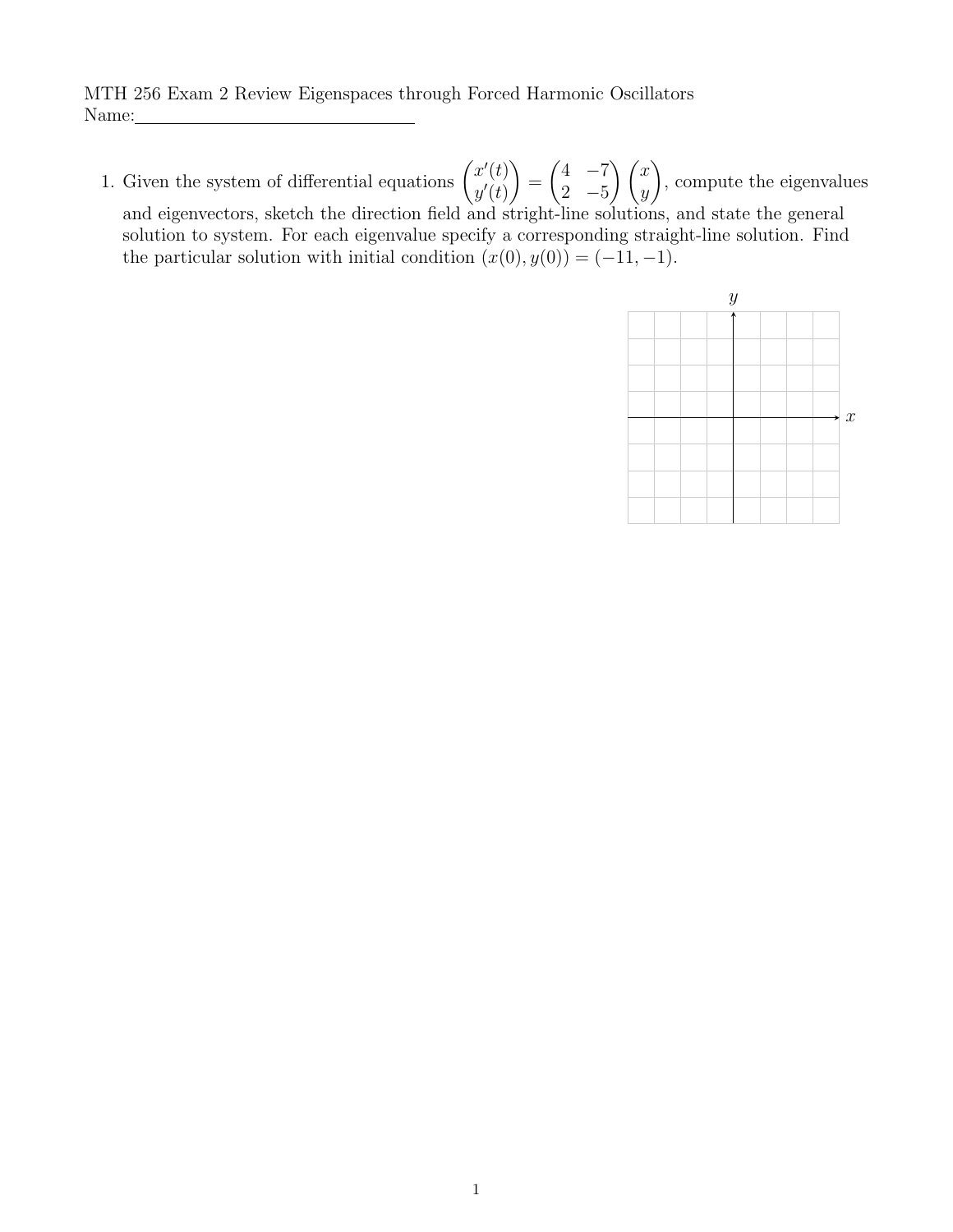2. Given the system of differential equations  $\begin{pmatrix} x'(t) \\ y'(t) \end{pmatrix}$  $y'(t)$  $\setminus$ =  $\begin{pmatrix} -2 & -10 \\ 5 & 8 \end{pmatrix} \begin{pmatrix} x \\ y \end{pmatrix}$  $\setminus$ , compute the eigenvalues and eigenvectors then use the real and imaginary parts to put together the general solution to the system of equations. Sketch the vector field and phase portrait. Determine the particular solution with initial condition  $(x(0), y(0)) = (4, -4)$ .

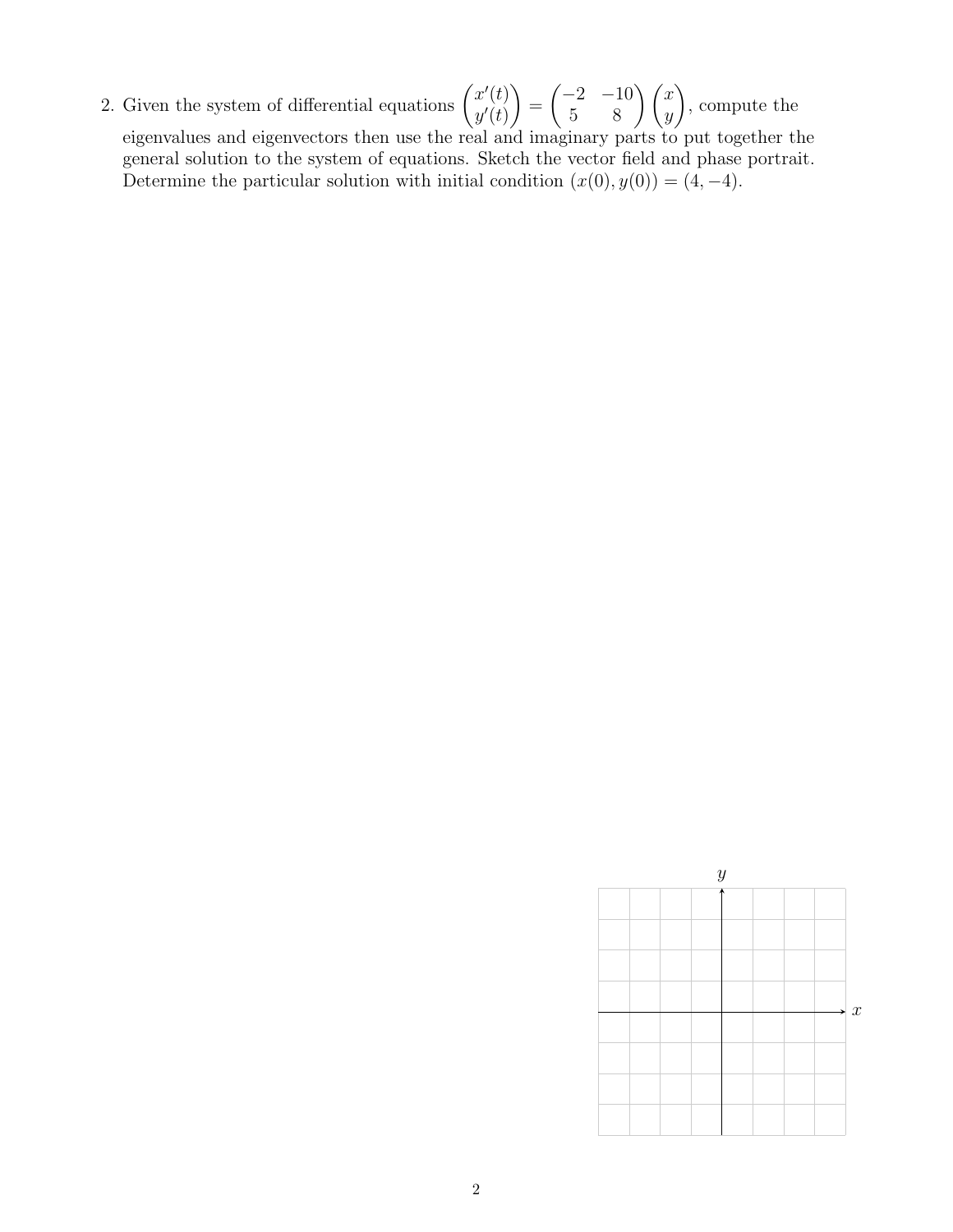3. Find a general solution to  $\frac{dy}{dt}$  $\frac{d\mathbf{y}}{dt} =$  $\begin{pmatrix} 2 & 4 \\ -1 & 6 \end{pmatrix}$  y. Sketch the vector field and phase portrait. Determine the particular solution with initial condition  $(x(0), y(0)) = (-1, -2)$ 

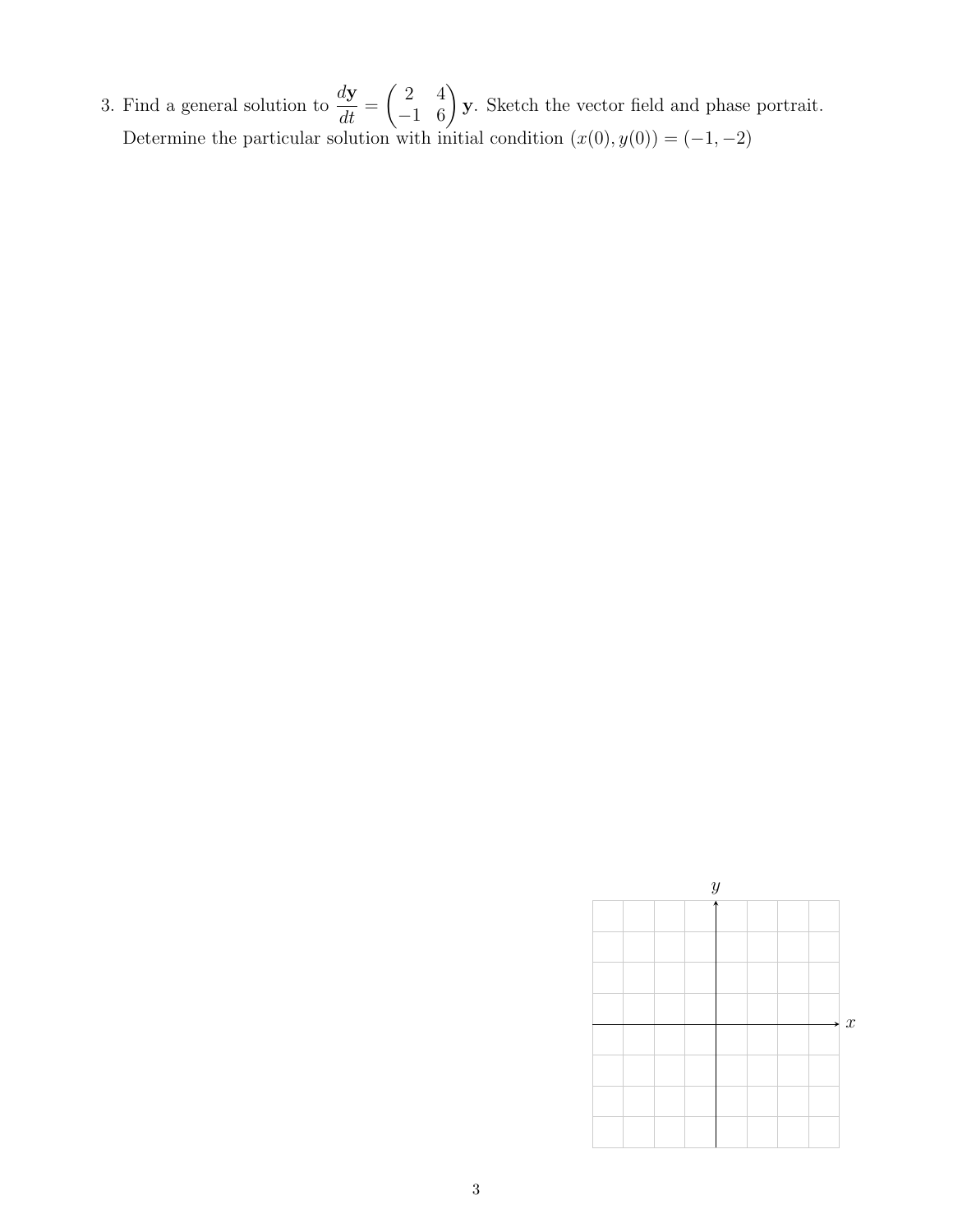4. The eigenvalues of the coefficient matrixf can be found by inspection and factoring for the following system. Apply the eigenvalue method to find a general solution to the system  $x'_1 = 5x_1 + 5x_2 + 2x_3$ ,  $x'_2 = -6x_1 + -6x_2 + -5x_3$ ,  $x'_3 = 6x_1 + 6x_2 + 5x_3$ . Sketch the decoupled phase portraits separately.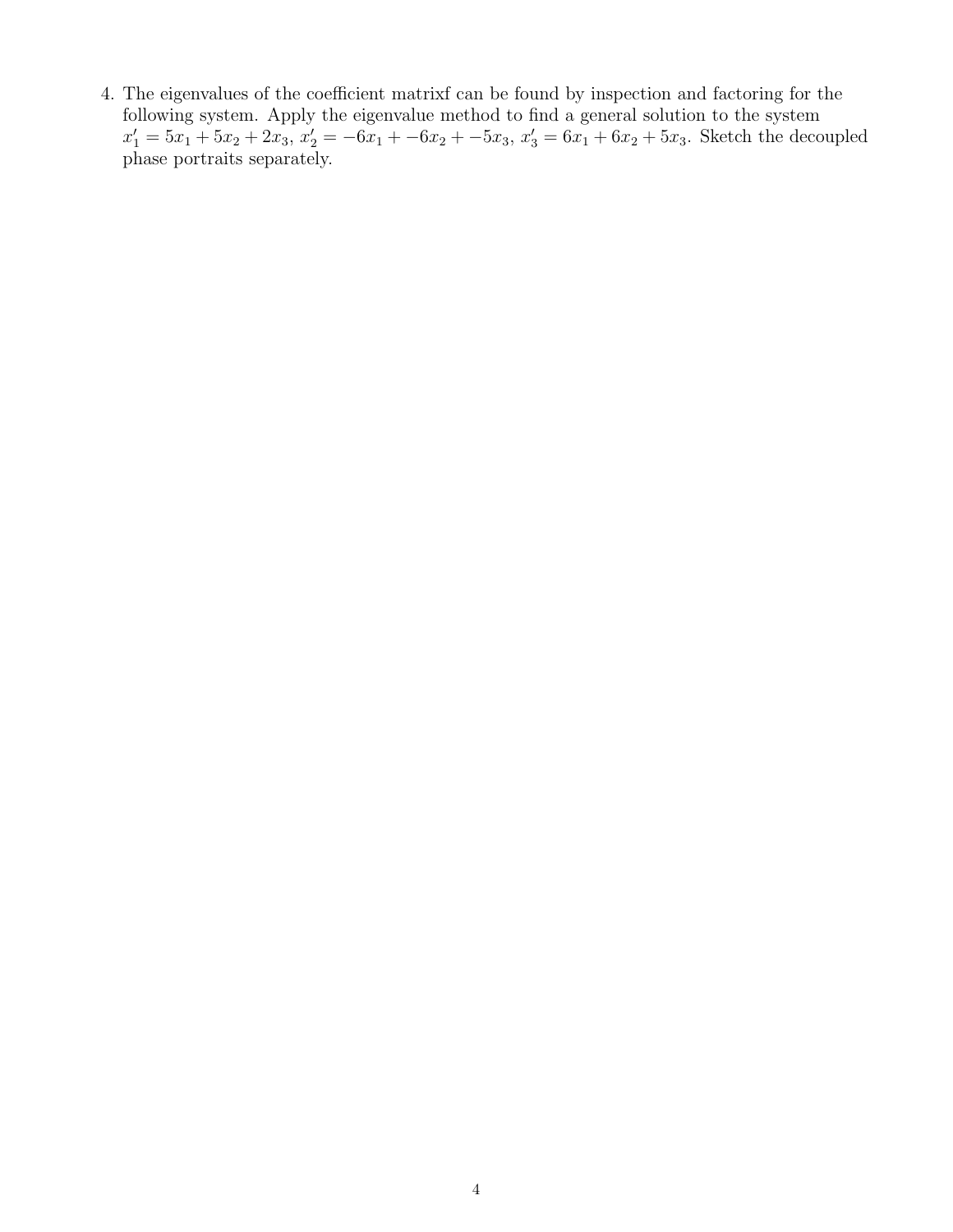5. Consider a harmonic oscillator with mass  $m = 9$ , spring constant  $k = 4$ , damping coefficient  $c = 6$ , with initial conditions  $y(0) = 3$ ,  $v(0) = 4$ . Write the second-order differential equation and the corresponding first-order system, then find the general and specific solutions. Classify the oscillator and, if appropriate state the natural period and frequency. Sketch the phase portrait, including the solution curve for the given initial condition and sketch the  $y(t)$ and  $v(t)$  graphs of the solution with the given initial condition.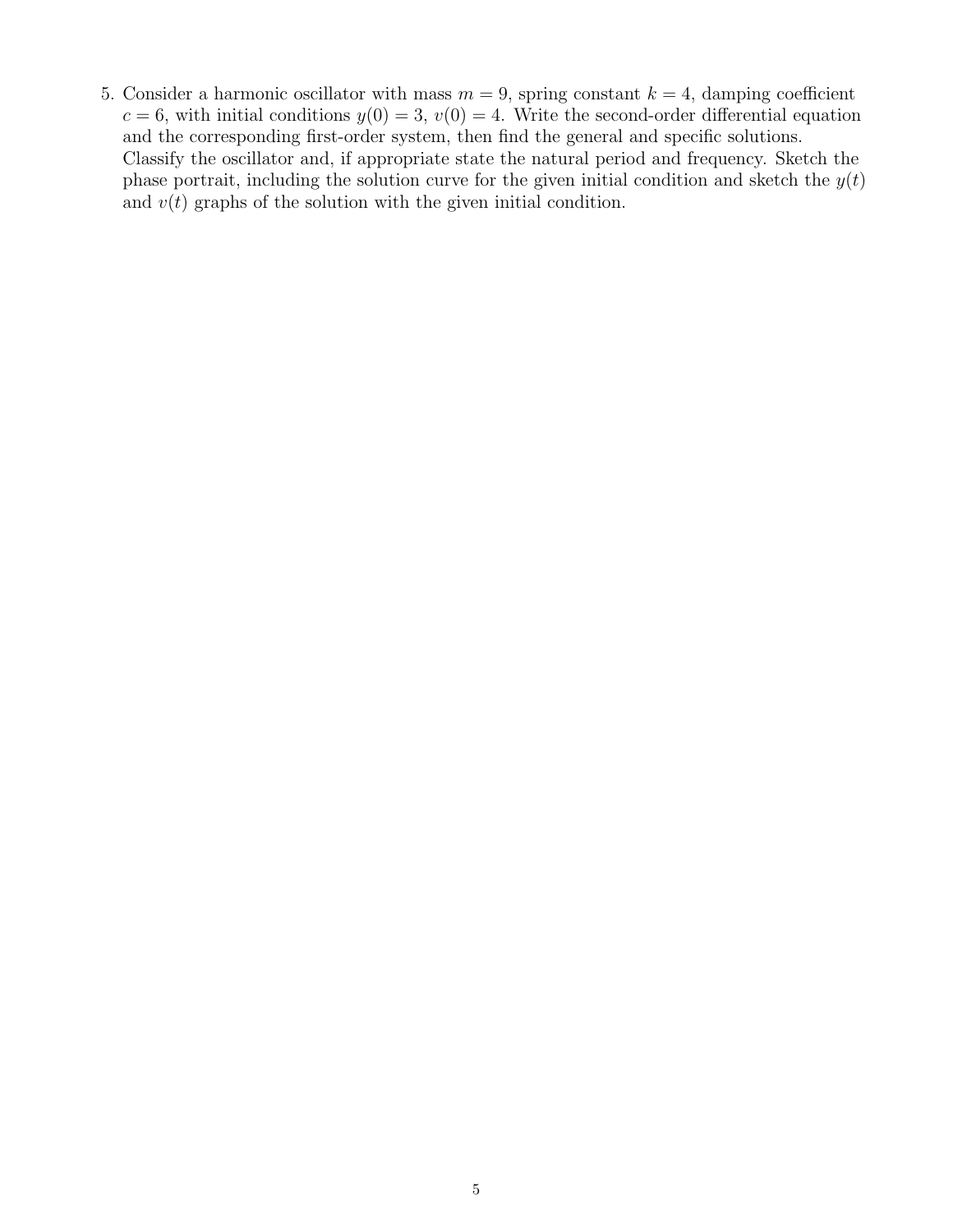6. Suppose you have a mass-spring harmonic oscillator where  $m = 3, c = 18$ , and  $k = 15$ . However, an outside force is acting on the system via the function  $F(t) = 2t + e^{-5t}$ . Determine the particular solution satisfying  $x(0) = 0$  and  $x'(0) = 0$ .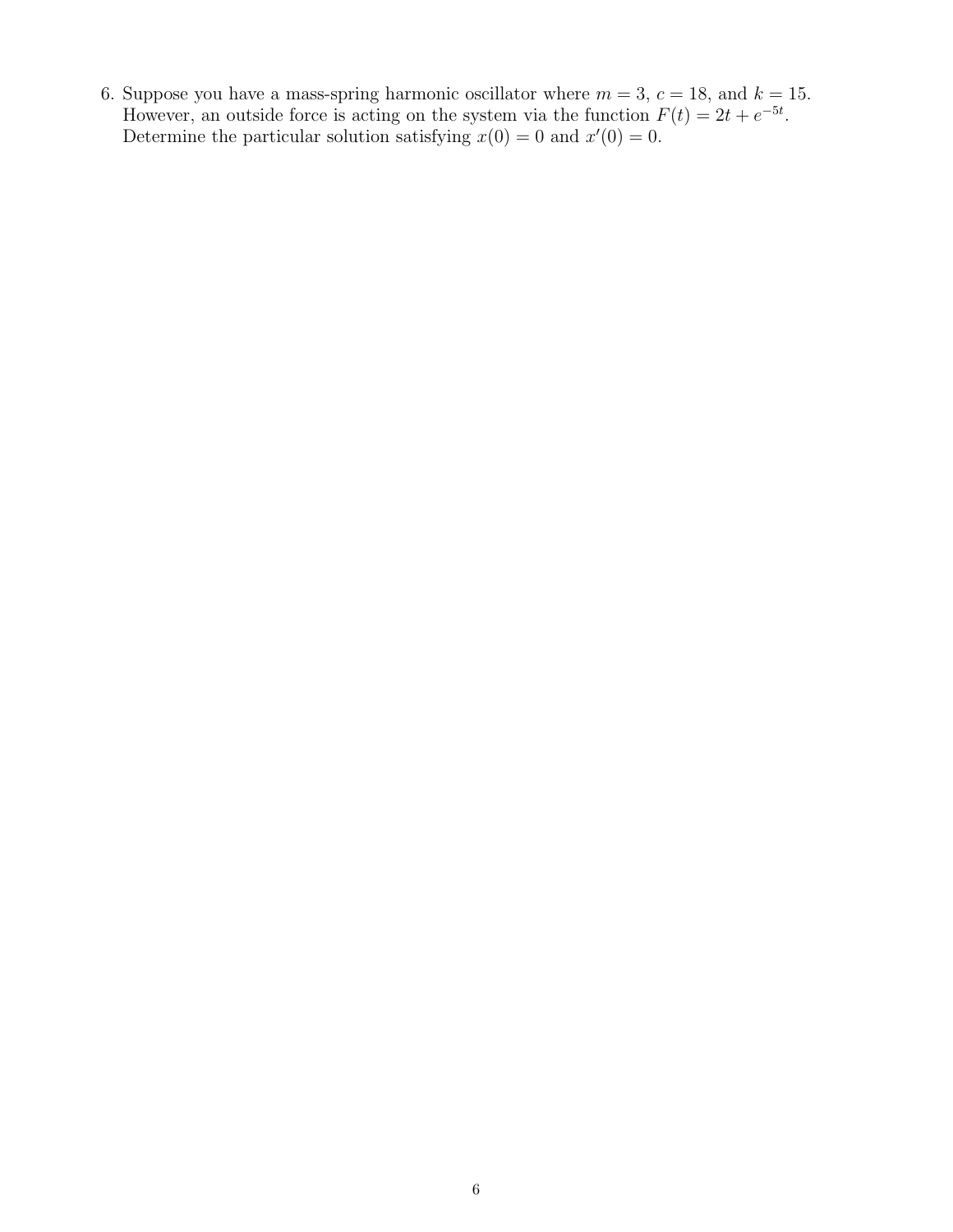7. Consider an RLC circuit with  $R = 200$  ohms  $\Omega$ ,  $L = 5$  henry (H), and  $C = 0.001$  farad (F). At time  $t = 0$ , when both  $I(0)$  and  $Q(0)$  are zero, the switch in the circuit is closed and an alternating current given by  $E(t) = 100 \sin(10t)$  is allowed into the circuit. Find the current in the cuircuit and the time lag of the steady periodic current behind the voltage.